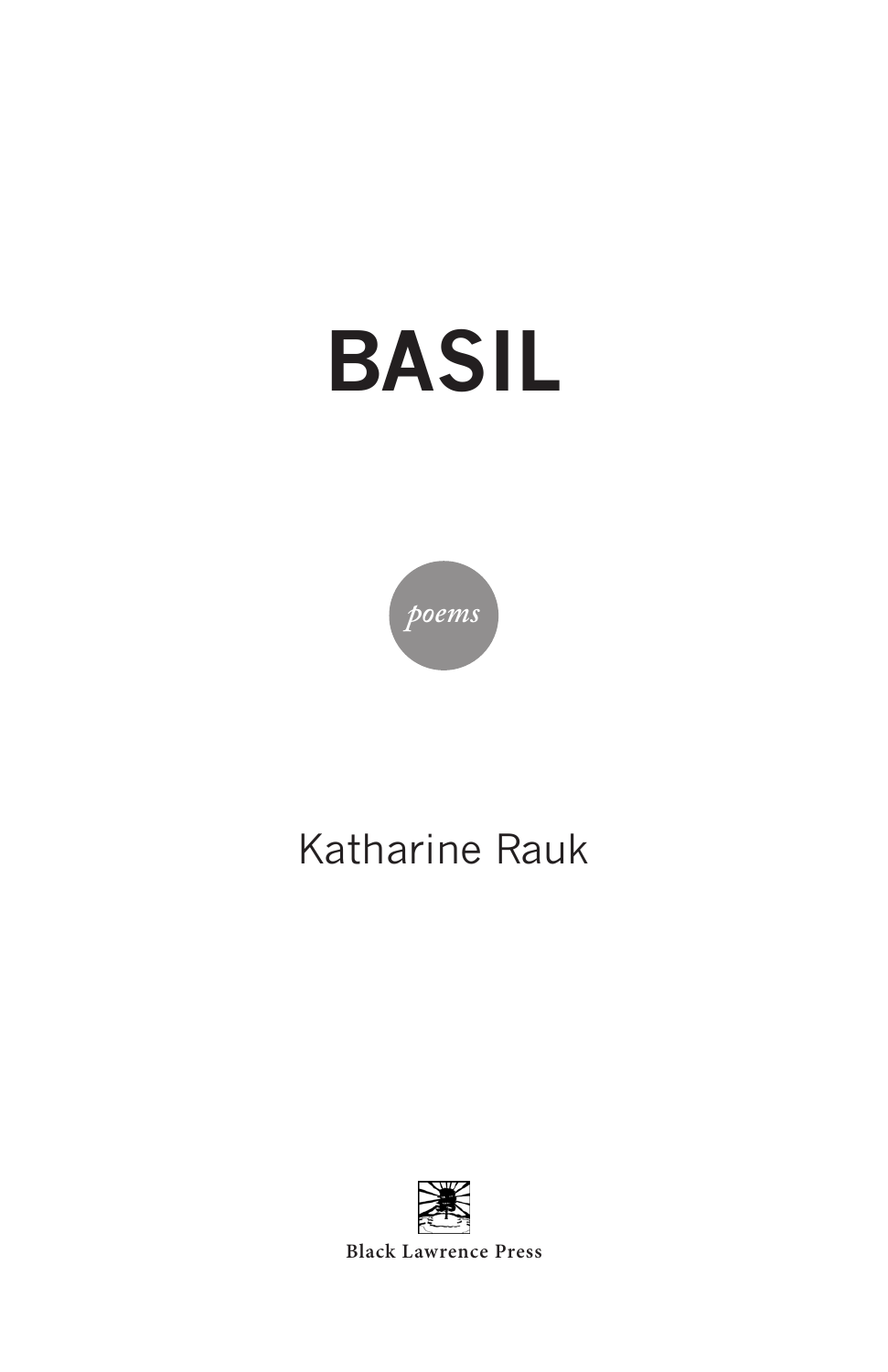# **CONTENTS**

- Fuse *7*
- The Rapture *8*
- An Assembly of Lit Things *9*
- 10 Self-Portrait with Monkey
- Blood Orange *11*
- 12 Heartbone (I)
- Circumference of the Heartbone *13*
- 14 Heartbone (II)
- 15 Basil
- 16 After Cooking with Turmeric
- Wrecked *17*
- January *18*
- What She Knows *19*
- The Average Person Swallows Four Spiders Per Year *20* While Sleeping
- An Incomplete Guide to North American Toads *21*
- The Ant *22*
- Vignette *23*
- 24 In the End Won't Death Be an Endless Kitchen?
- 25 Suicide Rates Spike Near High-Voltage Power Lines
- 26 How Many Weeks Are in a Day and How Many Years in a Month?
- 27 The Threshing Floor
- The First Goose *28*
- Fever *29*
- Untitled (Le Carte Géographique), 2009 *30*
- 31 She Was Born in a Cedar Box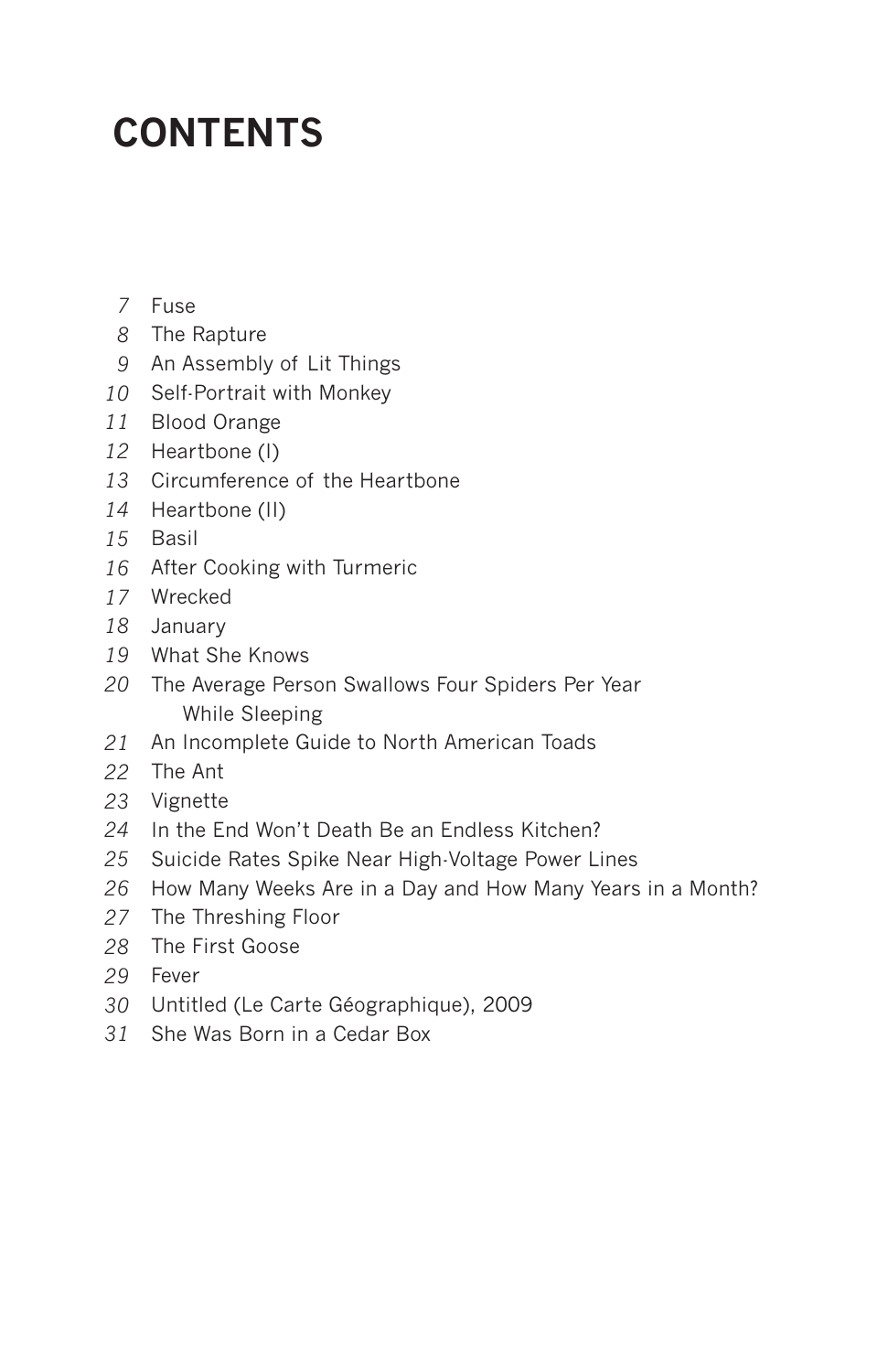#### Fuse

She would have an affair with a man named Ulf. He would eat toasted cheese sandwiches. He would have square hands. He would keep a clock on his mantel which he would wind every noon with a small bronze key. His refrigerator would contain a compartment for hard-boiled eggs which she would always keep full. He would live on an island in the North Sea which would be accessible by boat every two Thursdays, so he would not get the newspaper, and she would not have to read about the Democratic primaries or Reem Riashi, mother-of-two, first female suicide bomber for Hamas. She would not be bothered by those days when the sun never set but squat interminably on the horizon instead. And when they would make love, the ragged edges of the sea would be sealed from sight by the four sides of the window frame so she wouldn't hear the squalling of seabirds that scrawled along the shore and when Ulf, who would smell faintly of chamomile, would come, she would come too and she would be a seabird coasting the wind, no she would be a jewel of salt, no she would be a herring among a thousand herrings, a gleam among a thousand silver shifts, no she would be the sea, not its heaves or its hurling but she would be a shush of foam against the sand, the sigh of froth and spume, no she would be the hiss of a fuse lit and burning, she would explode like sparks, and would never need to look back finally, like Reem Riashi would never look back.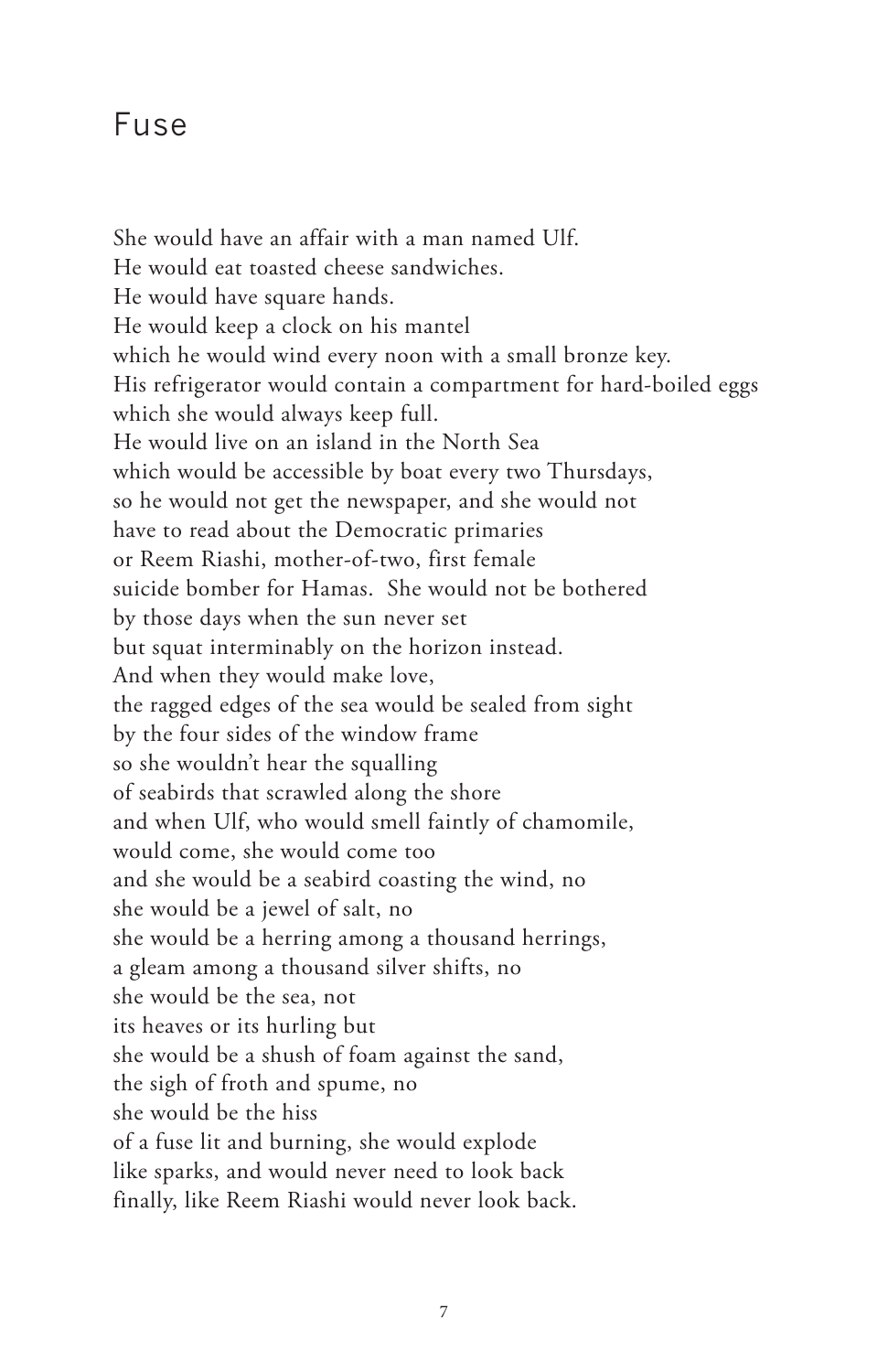#### The Rapture

*For you yourselves know perfectly that the day of the Lord so cometh as a thief in the night.* I Thessalonians 5:2

She was ripe for the plot. Wrapped in a silk robe, she pleaded for capture, even a lick of slim wrath. Roped to her bedposts—her sleeves ripped and her wrists slightly scraped—she pretended to wait for the cops (or the one in a cape). She sham fainted. She feigned corpse. Fed up but not stuffed, she sacked scripture on her knees looking for hymns of seizure. For him she hummed, trimmed lamps in the unmanned mansion of her mind. Where was the suitor who would sate her, who would break her from this horizontal life? Who would suture this body that waited for rupture?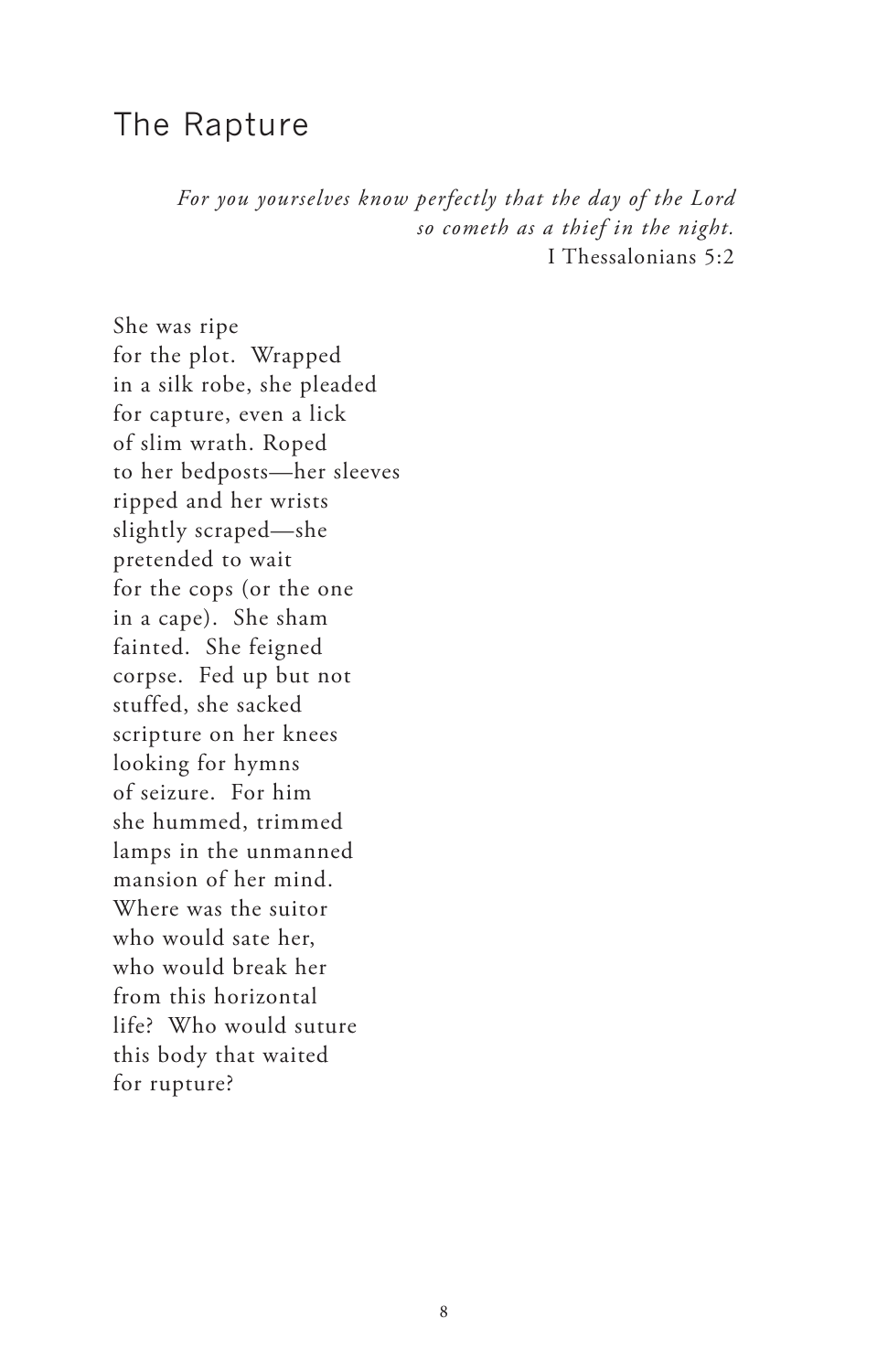## An Assembly of Lit Things

My boyfriend worked the night shift. I got bored. One Thursday I reached up to change the burnt out light in the back of my classroom & a 60 watt Lumalux Double Life dropped into my palm like an overripe pear. That's when I decided to dedicate myself to light bulb collection. I roamed the hallways of Shortridge Middle School after hours, poking into empty rooms to scavenge for Bulbrite Standbys, Slimline Satin Spunlights, & any incandescent globe. The night janitor knew what I wanted. He'd save specimens for me in his back office, slipping me fluorescent torpedoes, instant starts, & once, a whole boxful of Neptune standard screws. *Why light bulbs?* you might ask. When I spread them over my sheets, I see a flock of soap bubbles fleeing south. Sometimes the wispy filaments become a fleet of miniature ships all sailing to countless horizons inside the same bright bottle of glass.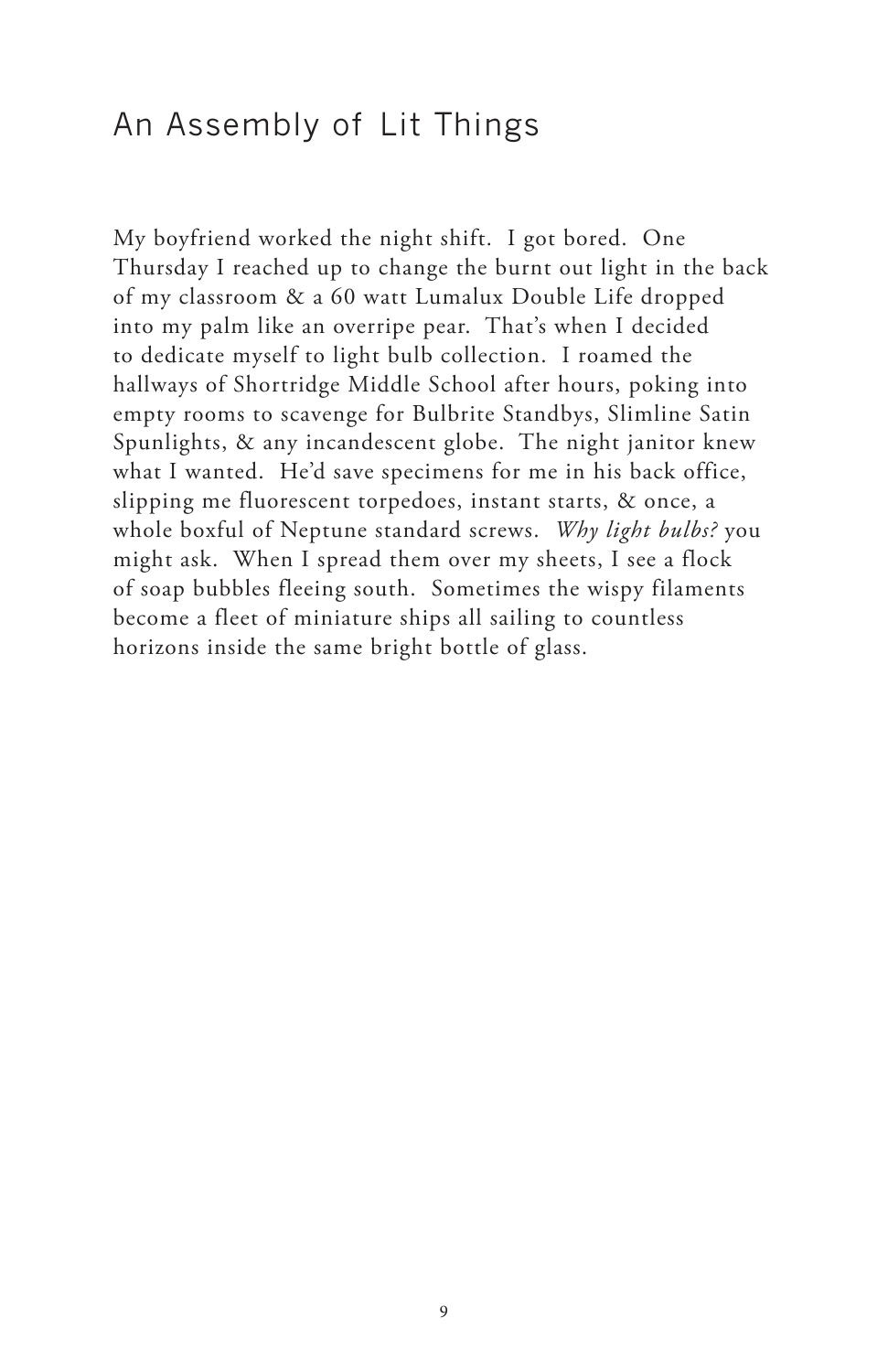## Self-Portrait with Monkey

My lover says my eyebrows trace a hummingbird's outstretched wings. That's why distance sits on my forehead, why my eyes sail away. But

you're the one with the wandering eye, baby. That's why I keep my pet monkey on a string. And you, my husband, my lover

of sisters, my loaner of hearts, I can't hold you nowhere and noways. That's why my womb keeps

erasing itself. Why I cherish my monkey's caress. That's why I've learned to grow my own moustache and learned

to eat those sugar skulls I make. Learned you belong to yourself. That's why you're my husband. My baby. My necklace of bones.

*for Frida Kahlo*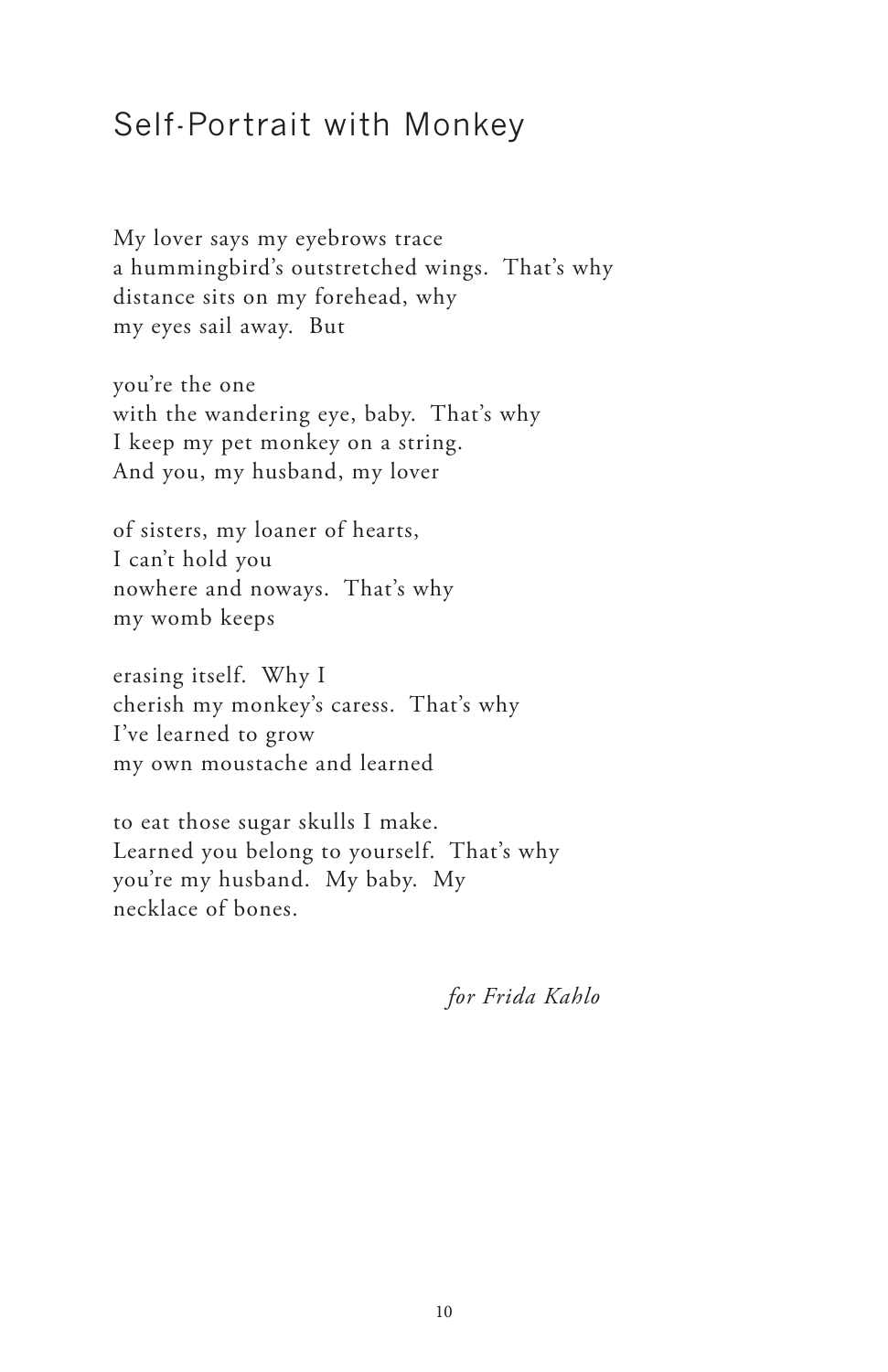# Blood Orange

Slice: swollen flesh brims red.

Is this a fruit, a wound, a lover?

I ate. We never know what we'll do

when the body moves of its own

knowing: my lips suddenly opening

sectioned windows soaked in rubied light.